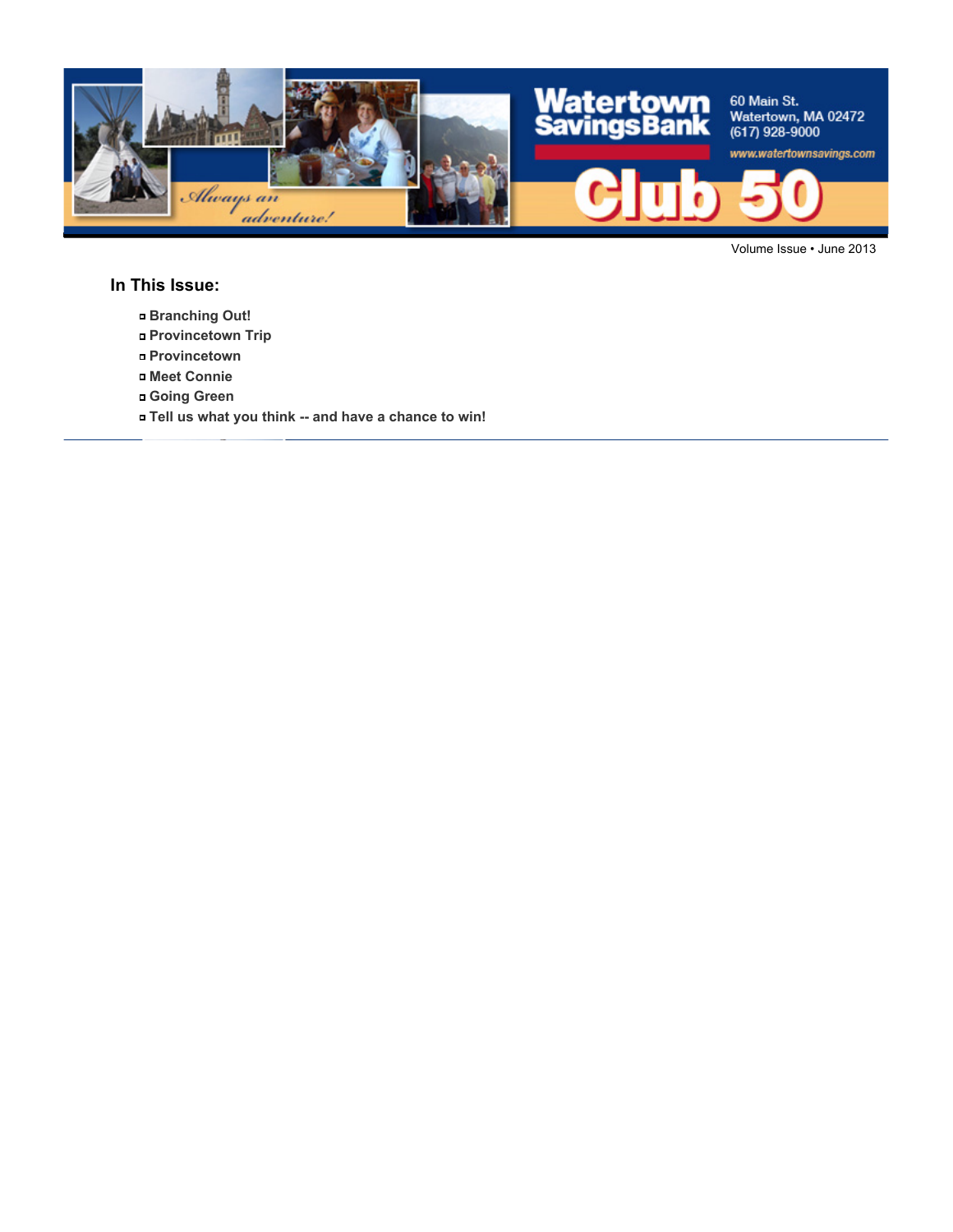

## **The Latest**

### **Branching Out!**

What has been the greatest part of jumping into the role of Club 50 Coordinator? Connecting with you!

While I can't deny how thrilled I am to be heading to Hungary, Austria, and the Czech Republic for September's Old World Prague & the Blue Danube trip, as well as to St. Thomas and St. Maarten for next January's Ultimate Caribbean Cruise, I must admit I am fully enjoying introducing myself to Club 50 members and trading stories … and finding out how many friends we have in common.

It's also a treat to be connecting more with our area. During the Hidden Gardens of Beacon Hill tour as well as the sign-up for the Charles River Cruise, so many of us were laughing about how we never take advantage of all of the amazing places right in our own backyard.

Speaking of your own neighborhood, I know that not all of you live, work, shop, etc., right in Watertown Square, so stopping by the Club 50 headquarters in the atrium of the main branch to say hi isn't the most convenient. So I'm coming to you! Yes, I'm going to "hit the road" for WSB branch visits: Please refer to the Save the Date section below to pick a date – and feel free to bring your friends! (Remember our Refer a Friend program: It's easy! Just refer a friend to join Club 50 and we will give you a coupon for \$25 toward one of our day trips.)

Also, both Karen and I are once again helping out at the WSB Customer Appreciation events, so there will always be someone to say hi to from Club 50 at the cookouts!

So I'm looking forward to connecting with you this summer!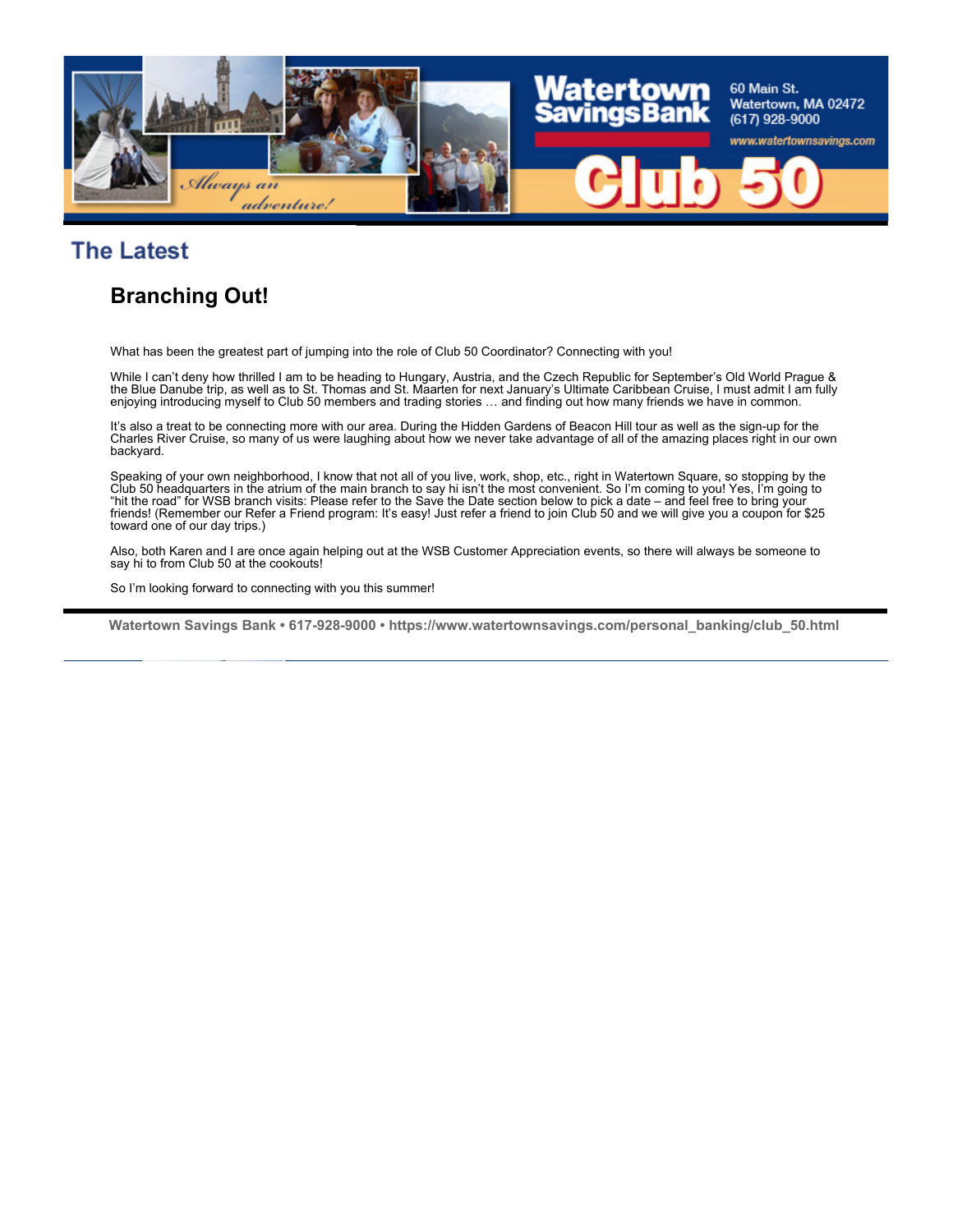

# **Provincetown Trip**

|                   | <b>RESERVATION FORM</b>                                                                                                                                                                                                                                                                                                                                                                                                              |                                                                                                                      |                     | Provincetown - 1ST DAY OF SIGN UP: WEDNESDAY, JUNE 26, 2013                                                                                                                                                                    |       |
|-------------------|--------------------------------------------------------------------------------------------------------------------------------------------------------------------------------------------------------------------------------------------------------------------------------------------------------------------------------------------------------------------------------------------------------------------------------------|----------------------------------------------------------------------------------------------------------------------|---------------------|--------------------------------------------------------------------------------------------------------------------------------------------------------------------------------------------------------------------------------|-------|
|                   | Enclosed please find \$ per person as payment in full for person(s).<br>Full payment (\$175 members; \$185 guests) is due at time of reservation. Please make checks payable to: WATERTOWN SAVINGS BANK                                                                                                                                                                                                                              |                                                                                                                      |                     |                                                                                                                                                                                                                                |       |
|                   |                                                                                                                                                                                                                                                                                                                                                                                                                                      |                                                                                                                      |                     | Phone: E-mail: E-mail: E-mail: E-mail: E-mail: E-mail: E-mail: E-mail: E-mail: E-mail: E-mail: E-mail: E-mail: E-mail: E-mail: E-mail: E-mail: E-mail: E-mail: E-mail: E-mail: E-mail: E-mail: E-mail: E-mail: E-mail: E-mail: |       |
|                   |                                                                                                                                                                                                                                                                                                                                                                                                                                      |                                                                                                                      |                     | City: City: City: City: City: City: City: City: City: City: City: City: City: City: City: City: City: City: City: City: City: City: City: City: City: City: City: City: City: City: City: City: City: City: City: City: City:  |       |
|                   |                                                                                                                                                                                                                                                                                                                                                                                                                                      | Traveling Companions: <b>All any of the Companions</b> Companion Companion Companion Companions Companions Companion |                     |                                                                                                                                                                                                                                |       |
|                   |                                                                                                                                                                                                                                                                                                                                                                                                                                      |                                                                                                                      |                     |                                                                                                                                                                                                                                |       |
|                   | agree to hold Watertown Savings Bank, Club 50, its employees, successors, agents and assigns harmless for all injuries, damages or other losses arising from<br>their participation in this event.<br>Signature: Contract Contract Contract Contract Contract Contract Contract Contract Contract Contract Contract Contract Contract Contract Contract Contract Contract Contract Contract Contract Contract Contract Contract Cont |                                                                                                                      |                     |                                                                                                                                                                                                                                | Date: |
| <b>Return to:</b> | <b>WATERTOWN SAVINGS BANK</b><br>ATT: CONNIE BRACELAND<br>60 MAIN STREET, WATERTOWN MA 02472                                                                                                                                                                                                                                                                                                                                         |                                                                                                                      | <b>PROVINCETOWN</b> | DATE: Wednesday, July 24, 2013                                                                                                                                                                                                 |       |
| Vegetarian Pasta  | Luncheon Entrée Choice (served with mixed greens, dessert and coffee/tea): Please choose one:<br>Cape Codwich (fried cod sandwich with fries)<br>Chicken Panini with fries<br>Crab Cake BLT with fries                                                                                                                                                                                                                               |                                                                                                                      |                     |                                                                                                                                                                                                                                |       |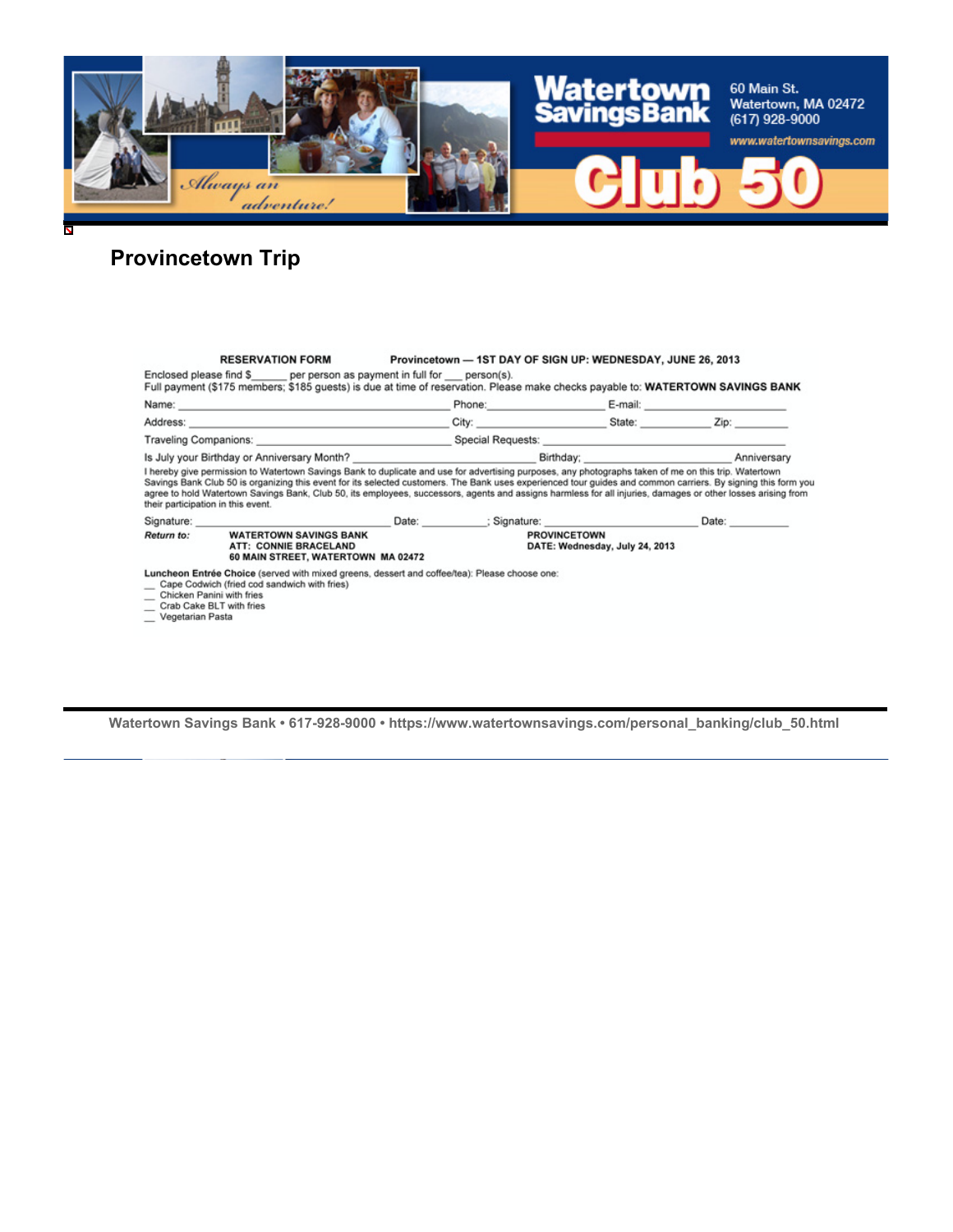

#### **Club 50 Opportunities**

#### **Provincetown**

Date: **Wednesday, July 24, 2013** First Day of Signup: Wednesday, June 26 Price: \$175 Members \$185 Guests **Walkability: moderate** = ability to walk at a moderate pace.

Join us for a full day of fun in Provincetown! Our deluxe Yankee Line motorcoach will pick us up at the Nonantum American Legion Post 440 at 7:45 a.m. and whisk us to our 9 a.m. high-speed ferry service aboard Boston Harbor Cruises state-of-the-art high-speed catamaran. Beantown to P-town in only 90 minutes! Shortly after we arrive in Provincetown, we'll take a National Seashore & Dunes Tour in four-wheel-drive luxury Suburban vehicles. After that amazing tour, enjoy a complete luncheon at The Patio American Grill on Provincetown's famous Commercial Street. (Please select your entrée on your reservation form.) Then you will have time on your own to browse the colorful galleries and shops on Commercial Street, before boarding the high-speed catamaran for the 4 p.m. trip to Boston and the approximately 6:30 p.m. return to Post 440.

**Cancellation Policy:** On or before 7/17/13 -- Refund if, and only if, we can find someone to take your place on the trip. After 7/17/13 -- No refund.

**Please note:** Motorcoach seating is assigned according to the date & time we receive your reservation (excluding accommodations for special needs), starting 8:30 a.m. on the established first day of sign up. Non-members traveling with us must do so as the guest of a current club member. Individuals who require special attention must bring someone to assist them.

A Yankee Line, Inc. acts only as an agent for the various independent suppliers that provide hotel accommodations, transportation, sightseeing, activities, or other services connected with this tour. Such services are subject to the terms and conditions of those suppliers. A Yankee Line, Inc. and their respective employees, agents, representatives, and assigns accept no liability whatsoever for any injury, damages or expenses of any kind due to sickness, weather, strikes, hostilities, wars, terrorist acts, acts of nature, local laws or other such causes. A Yankee Line, Inc. is not responsible for any baggage or personal effects of any individuals participating in the tours/trips arranged by A Yankee Line, Inc.

**The reservation form is available on the left column of this page – see Forms.**

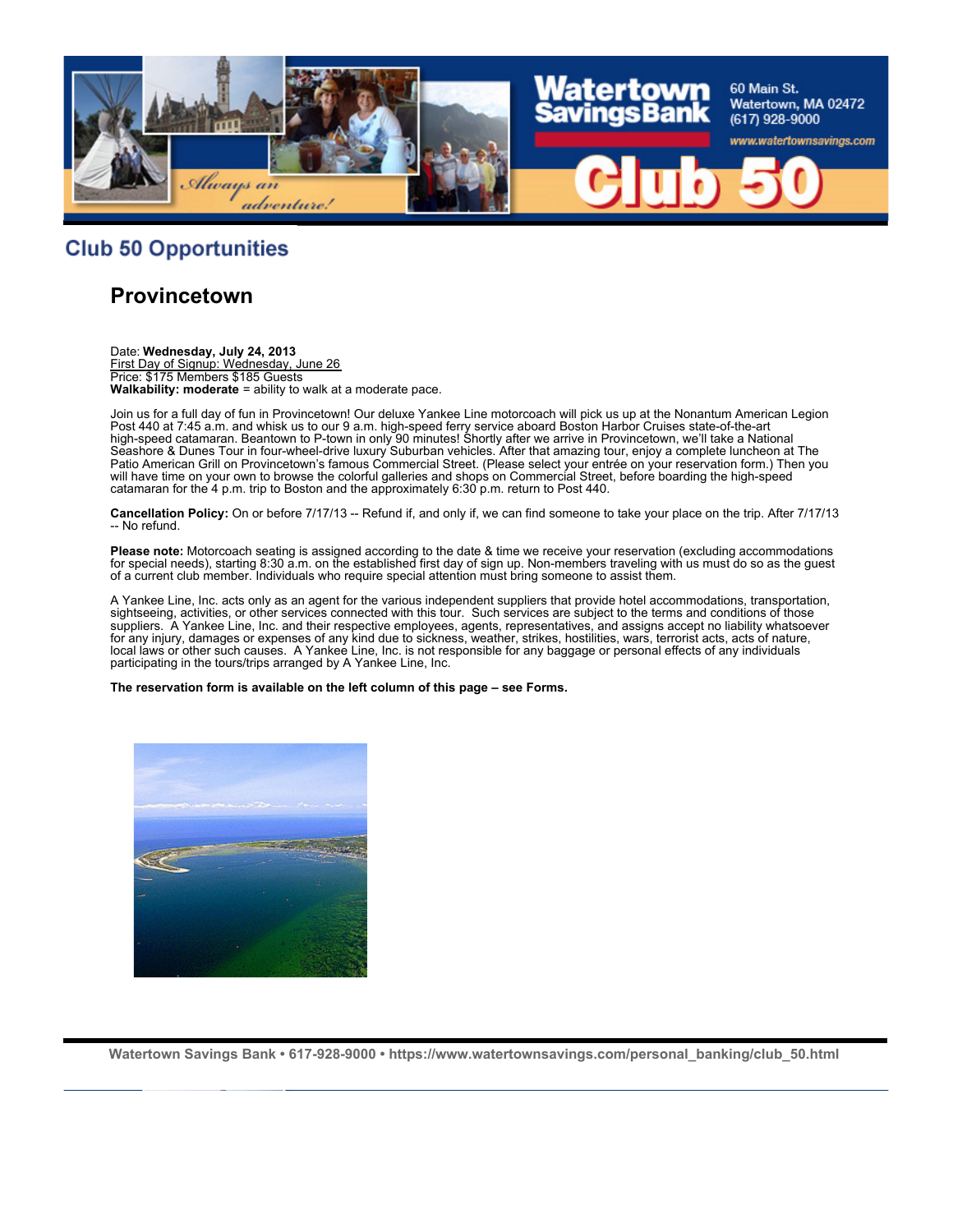

## **Save the Date**

#### **Meet Connie**

Connie's coming to your neighborhood! Enjoy some punch and cookies and giveaways, enter to win raffle prizes, tell your WSB friends to sign up for Club 50, and tell your Club 50 friends to sign up for the eNewsletter!

Connie will be at the following branches on these dates **from 2-4 p.m.**:

**Friday, June 28:** East Watertown (10 Bigelow Avenue) **Friday, July 5:** Nonantum (175 Watertown Street) **Thursday, July 11:** Warrendale (739 Main Street, Watertown) **Thursday, July 25:** Waverley Square (30 Church Street, Belmont) **Thursday, August 1:** Waltham Center (6 Lexington Street) **Friday, August 9:** Arlington (980 Massachusetts Avenue) **Thursday, August 15:** Lexington (1075 Waltham Street)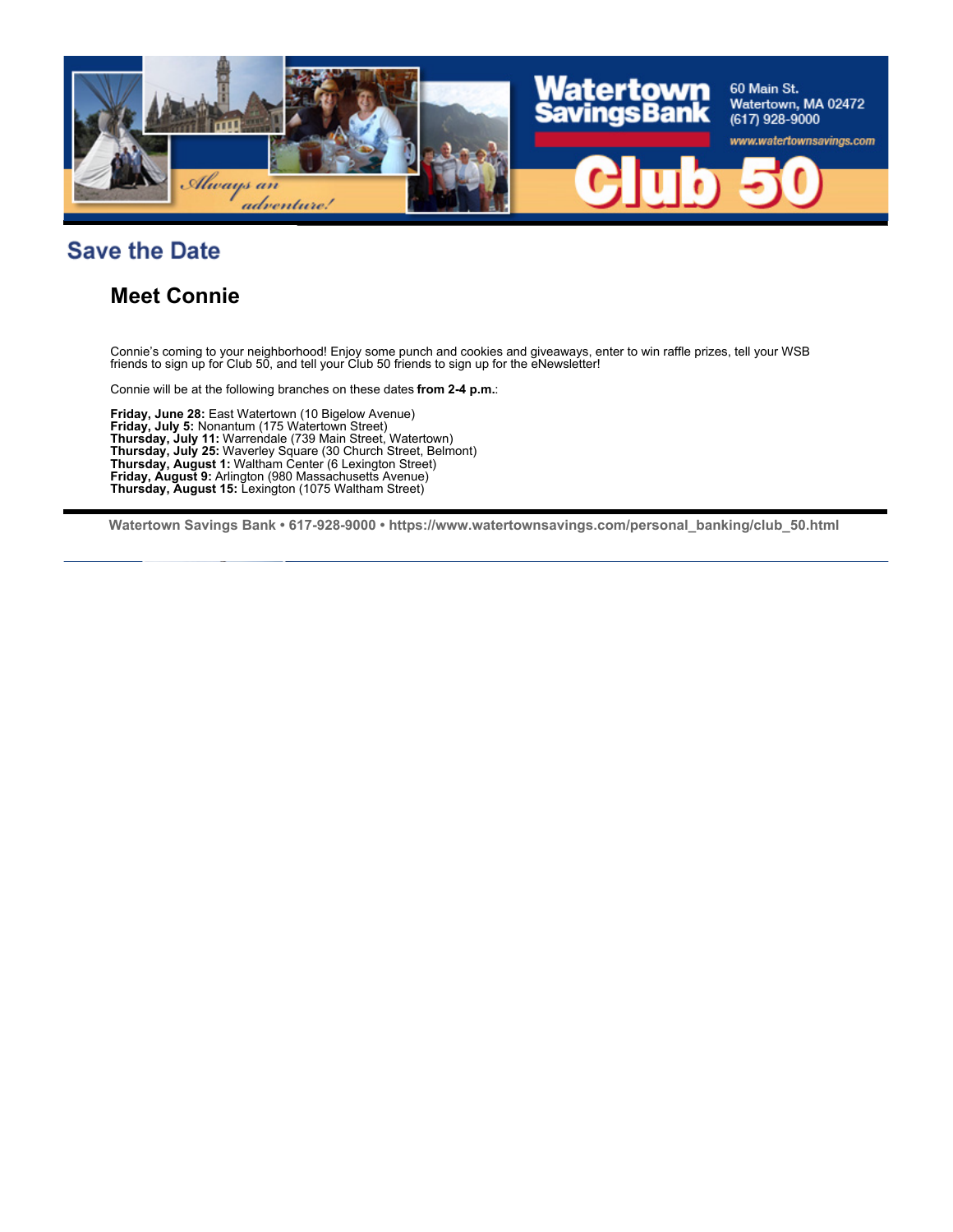

## **Featured Photo**

### **Going Green**

Connie *(right, joined by Waverley Square Branch Manager Brenda Cancian)* led her first official day trip as Club 50 Coordinator with the **Hidden Gardens of Beacon Hill** tour.

We were blessed with gorgeous weather to enjoy the  $85<sup>th</sup>$  annual event, featuring a dozen green spaces in urban places of which most of us toured 10 or 11, with two ladies seeing all 12 (congratulations, Connie Andrews and Eileen Waldron)! Some of our favorites included a Pinckney Street multi-level terraced garden with climbing hydrangea, Japanese cedar, European ginger, and dwarf hosta, guarded by two large, 2,000-pound, brownstone foo dogs, as well as the expansive Annie Fields Garden on Charles River Square, communally maintained by the 14 households surrounding it and featuring a beautiful 100-year-old European linden tree shading lilies-of-the-valley.

We followed up that eye-pleasing, fragrant, and hardy walk with a relaxing and delicious lunch at nearby Skipjack's. A truly delightful day!

If you want to see more photos of Club 50's Hidden Gardens of Beacon Hill tour, just click on WSB Photo Album in red on the left. And if you're on Facebook, find us at Watertown Savings Bank-Massachusetts.